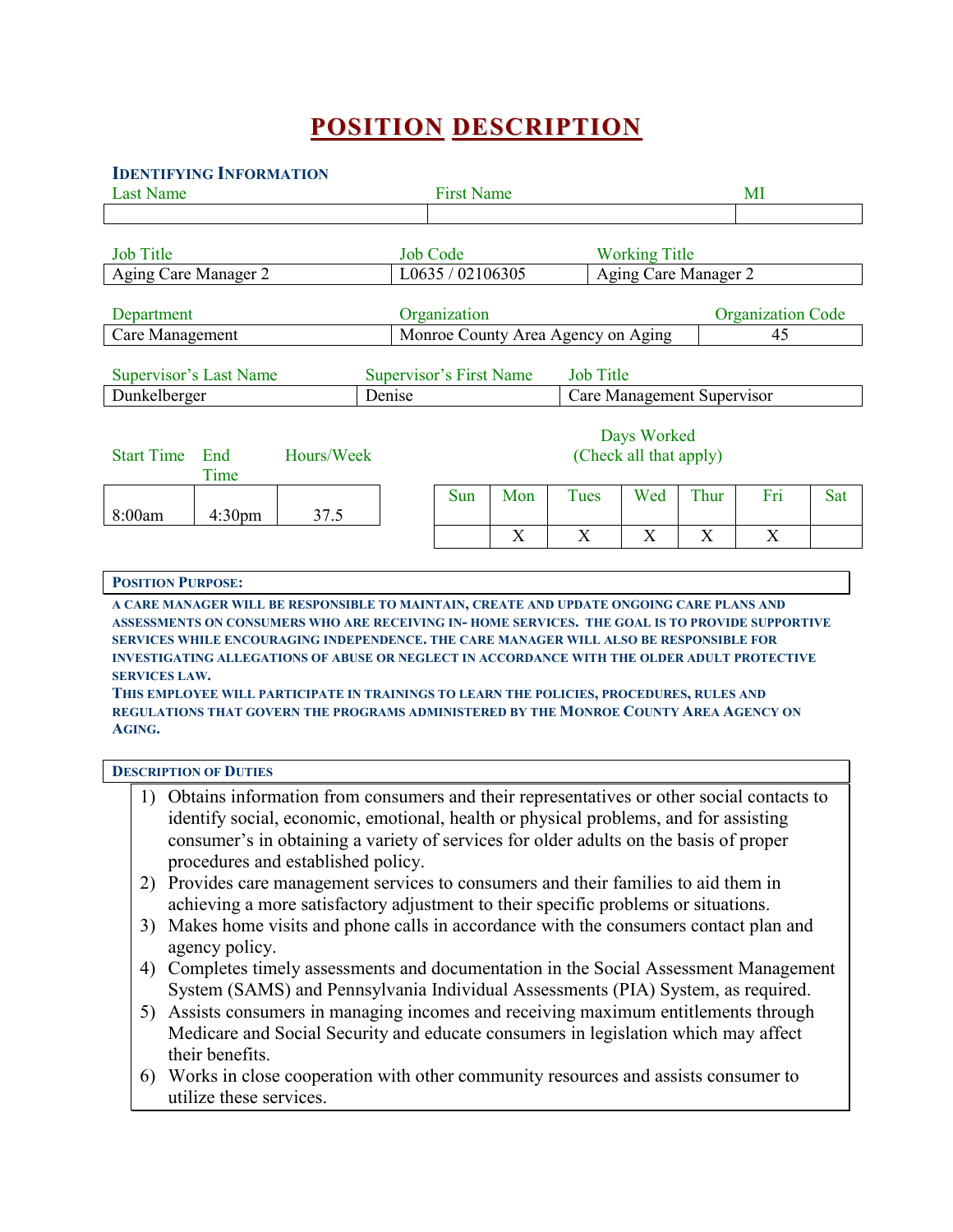- 7) Provide in office coverage as scheduled.
- 8) Provide 24 hour emergency on call services as scheduled.
- 9) As a Protective Service investigator, complete reports and investigations according to Adult and Older Adult Protective Service regulations.
- 10) Attend trainings, conferences and meetings as requested or required.
- 11) Perform other similar and/or associated assignments as directed.

#### **DECISION MAKING:**

Care Manager should have knowledge in Aging Services and Community programs to make referrals independently.

Care Manager will meet with Supervisor to discuss a change in services or Level of Care. Care Manager will meet weekly and as needed with Protective Services Supervisor to review investigations in process.

Any requests that incur a financial responsibility to the agency must be approved by a Supervisor.

## **REQUIREMENTS PROFILE**

Mandatory Protective Services training.

#### **ESSENTIAL FUNCTIONS:**

- 1. Must have knowledge of basic social work principles and methods.
- 2. Must be able to develop a care plan.
- 3. Must have knowledge of community resources.
- 4. Must be able to travel to locations that may not be accessible via public transportation.
- 5. Must be computer literate and able to learn essential programs.
- 6. Ability to establish and maintain working relationships with consumers, co-workers, outside agencies and facilities and the general public.
- 7. Must manage visits and complete cases and investigations in a timely manner.
- 8. Must be able to organize work responsibilities and prioritize as needed.
- 9. Ability to maintain agency confidentiality standards.
- 10. Ability to assess and identify consumer's needs and encourage consumer's in maintaining their independence according to their particular needs.

# **CERTIFICATION**

By entering my name below, I certify to the best of my knowledge all statements contained in this position description are correct.

| Employee's   | Class |      |
|--------------|-------|------|
| Signature    | Title | Date |
| Immediate    |       |      |
| Supervisor's | Class |      |
| Signature    | Title | Date |
|              |       |      |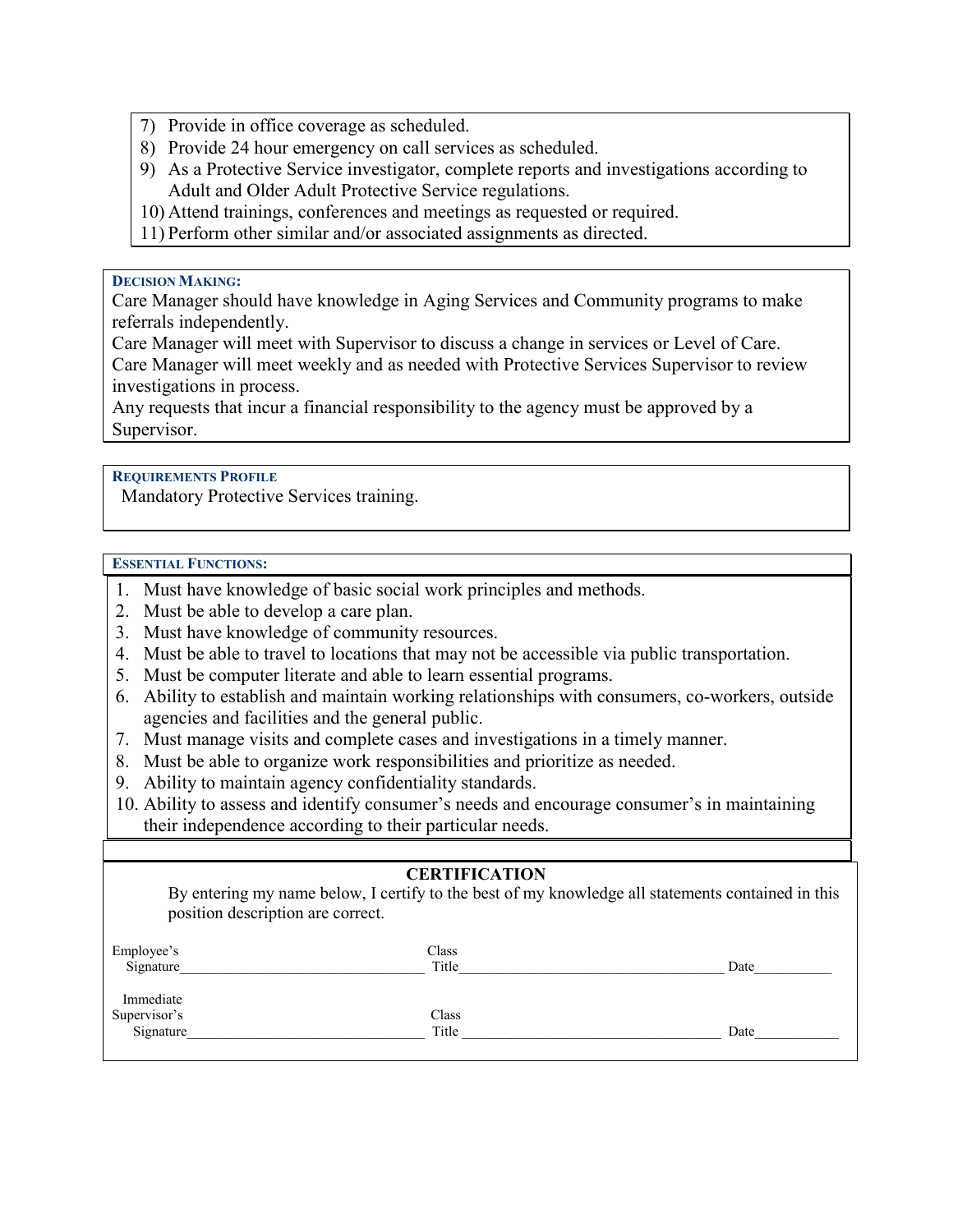# **JOB POSTING**

| Department:                       | Monroe County Area Agency on Aging                                |
|-----------------------------------|-------------------------------------------------------------------|
| Organization:                     | Monroe County Area Agency on Aging                                |
| Job Code / Title:                 | 02106305 - Aging Care Manager 2                                   |
| <b>Position Number:</b>           | 80000982                                                          |
| County:                           | Monroe                                                            |
| <b>Headquarter City/Address:</b>  | 724 Phillips Street Suite 102                                     |
| (Work Location)                   | Stroudsburg, PA 18360                                             |
| Type of Job:                      | Civil Service - IF NOT A CURRENT OR FORMER CIVIL SERVICE          |
|                                   | <b>EMPLOYEE APPLY AT www.employment.pa.gov</b>                    |
| Union:                            | <b>PSSU</b>                                                       |
| <b>Bargaining Unit:</b>           | SEIU PSSU Local 668                                               |
| <b>Seniority Position:</b>        | <b>Yes</b>                                                        |
| <b>Type Position:</b>             | Permanent / Full-time                                             |
| <b>Salary Range:</b>              | \$42,945.00                                                       |
| Pay Range & Step:                 | 35 / none                                                         |
| <b>Posting Length:</b>            | 7 days                                                            |
| <b>Posting Dates:</b>             | 6/15/2022 thru 6/24/2022                                          |
| <b>Contact Name / Number:</b>     | Denise Dunkelberger - 570-420-3735 ext 3776                       |
| <b>Additional Information:</b>    | Work Hours are 8:00AM - 4:30PM Monday - Friday (75 Hrs. biweekly. |
|                                   | Travel and after hours work as necessary                          |
| <b>Job Description:</b>           | See attached job descriptions                                     |
| <b>Last Date Job Applications</b> | 6/24/2022                                                         |
| <b>Will Be Accepted:</b>          |                                                                   |

#### **RECRUITMENT METHODS:**

Applicants must meet one (or more) of the following methods(s) to be considered for this vacancy:

- **Civil Service Lists**
- Promotion without exam
- **Transfer**
- Voluntary Demotion
- Reassignment (Current civil service employees holding the same or similar job title. Only employees who currently hold the same job title or who currently hold a similar job title in the same pay scale group with the same essential duties and qualifications will qualify under Reassignment.)
- Reinstatement (Current civil service employees are not eligible through reinstatement. Only former employees who held the same job title or a similar job title in the same pay scale group with the same essential duties and qualifications will qualify under Reinstatement.)

# **ELIGIBILITY – ALL CANDIDATE(S):**

1. Must meet the minimum experience and training (METs) required for the job.

Minimum experience and training: Six months of experience as an Aging Care Manager 1, County Caseworker 1, or County Social Casework Intern; one year of experience in public or private social work and a bachelor's degree which includes or is supplemented by 12 semester hours credit in sociology, social welfare, psychology, gerontology or other related social sciences; a bachelor's degree with a social welfare major; or any equivalent combination of experience and training including successful completion of 12 semester hours credit in sociology, social welfare, psychology, gerontology or other related social sciences.

- 2. State Civil Service Commission Approved Additional Special Requirements: None
- 3. Must be a resident of Pennsylvania.
- 4. Must be eligible for selection in accordance with Civil Service rules.

If you are deemed ineligible for this position based on not meeting the minimum experience and training requirements or selective criteria (if applicable), you have the right to request a reconsideration of this determination. You must submit your request to [ra-oareconsideration@pa.gov](mailto:ra-oareconsideration@pa.gov) within 5 business days from the date of your ineligibility notice, and you must indicate the position for which you are requesting reconsideration. Please note that only information initially provided on the application will be re-reviewed. New information that was not included on the application will not be considered.